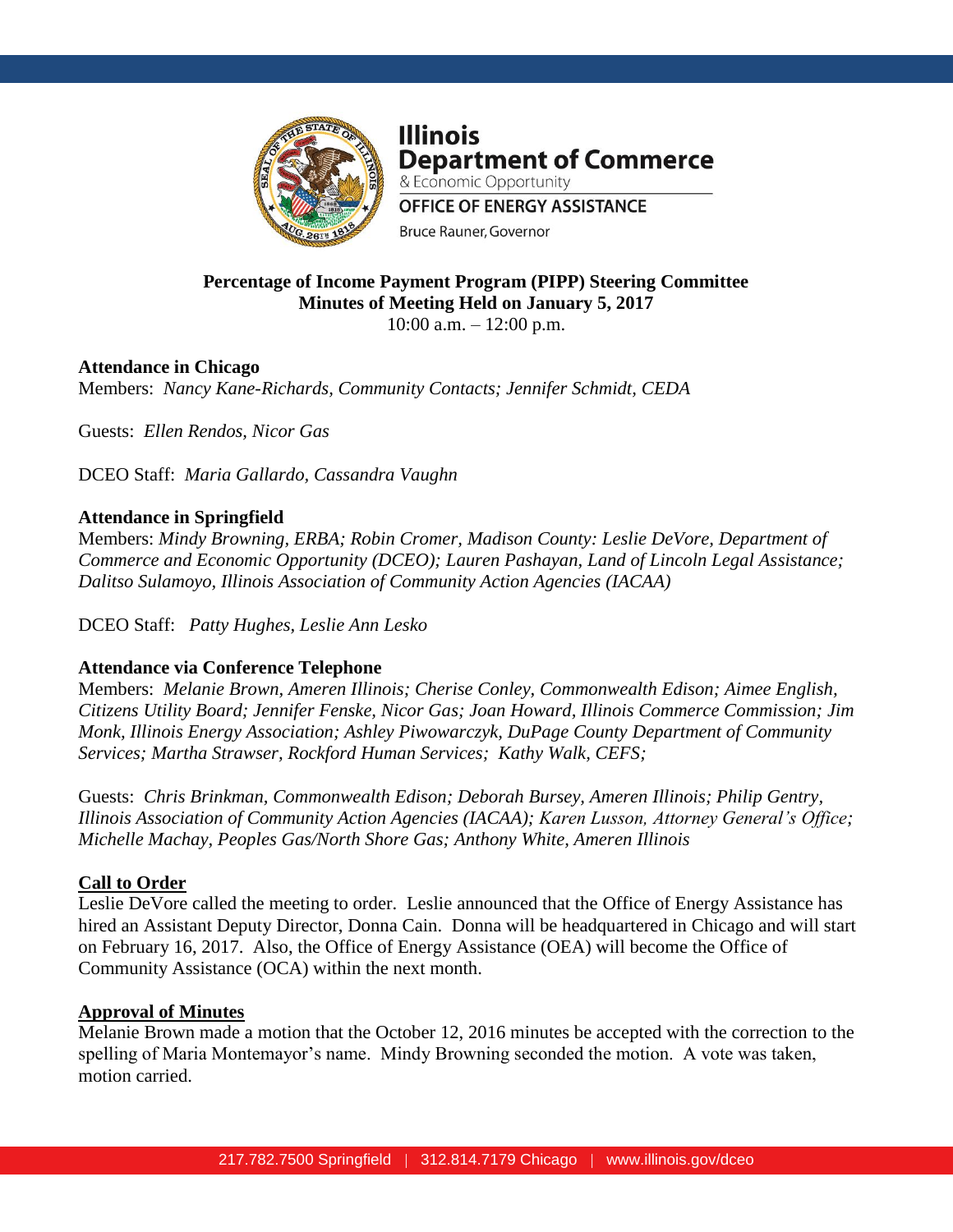#### **PIPP Discussion Items**

PIPP was restored in program year 2017 on September 1. The program has obligated \$20,386,238 on behalf of 28,364 clients. There are approximately 1,400 clients with missed payments statewide, from October to present, and the agencies are working with them. 433 clients have been dropped since September 1. 39 were client elected drops, and 394 were dropped by the LAAs. The drops are by application and by utility or energy source. Per the business rules, the PIPP enrollment ended on December 31, 2016. The agencies are finishing up the applications that they took before the December 31, 2016 deadline. There was a question whether funding was available at the agencies for moves. Maria Gallardo explained that it was on an agency by agency basis. Some agencies left a little money to cover moves, while others might only be able to cover moves based on PIPP clients that drop. Per the PIPP Program Manual, re-enrollment of moves is subject to the agency's funding availability.

Maria Gallardo talked about the analysis of Nicor and Peoples Gas PIPP clients that are receiving little to no PIPP benefit. Maria distributed a sampling of ten accounts for each utility and those same accounts from program year 2015. The information was pulled from STARS to see what the secondary accounts were for these clients. It appears that while most of clients weren't receiving a primary PIPP benefit, their secondary PIPP benefit and their Arrearage Reduction Program (ARP) benefit totals more than they would receive in a primary and secondary Direct Vendor Payment (DVP). There were two Nicor clients that their combined primary and secondary DVP were more than their secondary PIPP, but they still wanted to participate in the PIPP program. Peoples Gas had four clients that had lower secondary PIPP benefits than their combined DVPs, but in spite of that those clients wanted to participate in PIPP. Ellen Rendos said that out of the 5,449 Nicor customers that are on PIPP, 1,014 aren't receiving a benefit. Ellen believes that we need better client education since there was no PIPP in program year 2016 and the new staff at the LAAs aren't very familiar with PIPP. Nicor receives a lot of calls where the customer is upset because they aren't receiving a Nicor benefit. Nancy Kane-Richards said she calls clients when there is a large discrepancy to try to make sure they understand that they are getting little to no Nicor benefit, and most of the time they are so focused on the large ComEd bill that they haven't paid attention to the Nicor portion. Sometimes they decide to change to a DVP and other times they want to remain on PIPP. Nancy thinks that those clients still believe they will receive a benefit on the Nicor side even though it has been explained to them that they won't. There was discussion that a curriculum needs to be put together that will be short and easily understandable to help intake workers educate clients on the PIPP program. That will be tasked to the Consumer Education Sub Committee. There also needs to be a more detailed analysis of the data on the program. Leslie DeVore said that the Office is aware of the need but we don't currently have the staff to run the reports and analyze the data.

Maria Gallardo discussed PIPP pledge rejects. A small percentage of clients had exceeded the \$1800 annual cap when the program year 2015 data was analyzed. OEA developed a plan that would check the pledges that the utilities send both monthly and annually. The plan is that PIPP will check pledges received per month for all vendors, at both primary and secondary caps, if the pledge is found to be over the monthly limit for that vendor then PIPP will reject that pledge. The same process will be done on an annual basis to limit the maximum annual benefit amount. The utilities have been working with Capital Strategies to test the process. The plan is to go live on February 20, 2017. OEA is working on a way to display the information to the LAAs so that they are aware when there is a PIPP pledge reject, so that the client can be made aware of what they need to do. OEA will work with the Consumer Education Committee to develop a script and a letter that can explain to the client what happened. Capital Strategies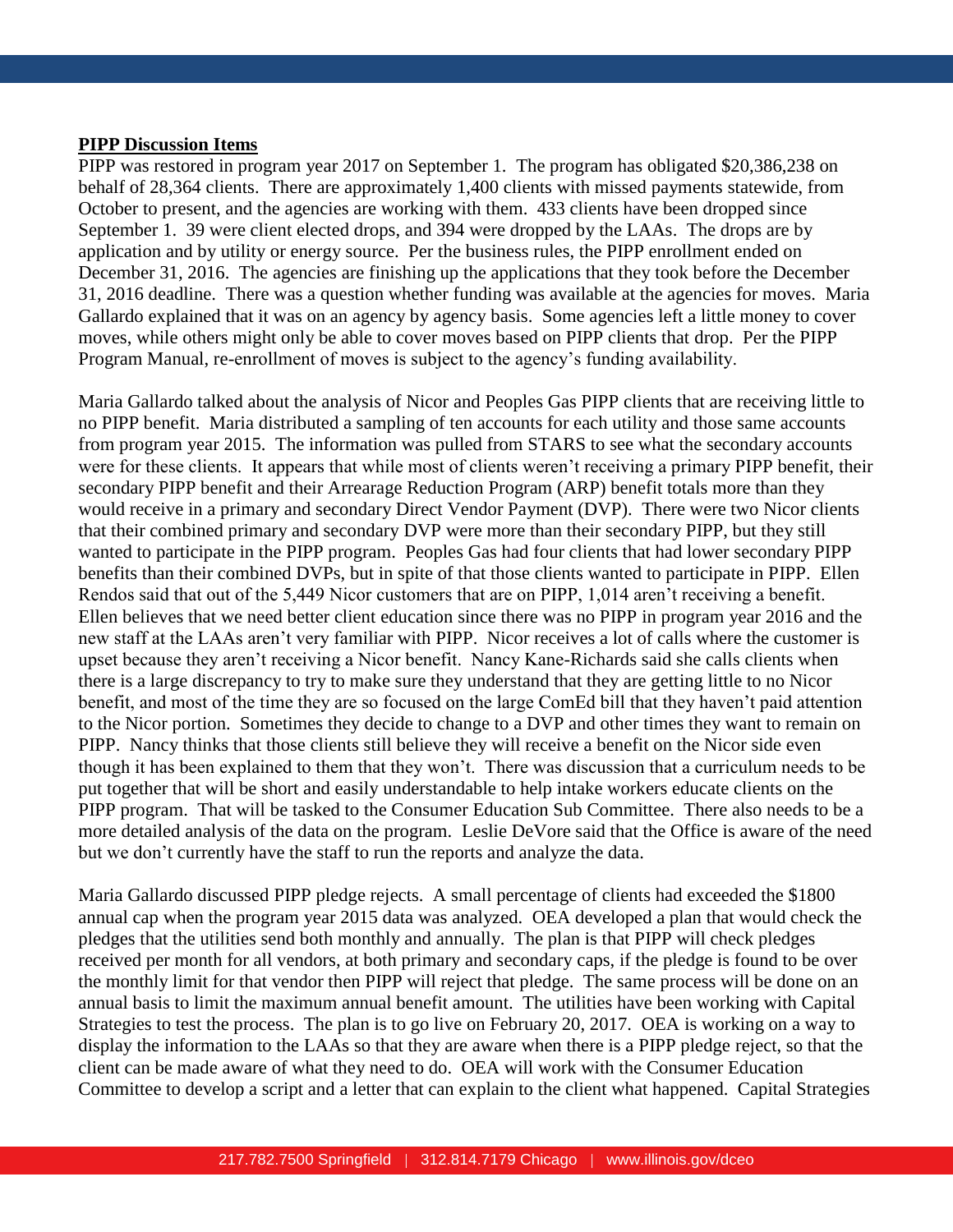has been working with OEA to develop webinars for both the utilities and the LAAs that would occur prior to the rollout, most likely the end of January. In the October meeting, Ben Moore had discussed that this situation would happen most at the end of the program year when a pledge would be received at the end of June but that pledge would correspond to July. The plan for those clients is to hold that pledge and release that register in July, which is a new fiscal year, so that the client won't be impacted. Ben had mentioned that this could also occur when clients move, but there isn't an easy system fix to make sure that doesn't happen.

OEA had asked the LAAs what PIPP refresher or process webinars would be helpful. The webinars that were requested are: Client Intervention; Transfers; Appeals; and the New PIPP Recertification and True-Up Refresher.

In 2015 OEA automated the PIPP Recertification Process so that the annual utility true-up happens at the same time as the PIPP recertification. The process had gone live in April of 2015 and had handled a couple hundred clients and then the program was suspended. So there is definitely a need for the refresher webinar. The first 60 day advance True-Up notices could be expected to start in April of 2017. OEA is looking to provide a webinar to the agencies in March so that they are refreshed on the process before it starts happening.

At the last meeting the discussion of the minimum PIPP benefit level versus the administration cost was left that OEA would look into some language to change the Energy Assistance Act. OEA was talking about this internally when Senate Bill SB2814 passed in December. It extends the LIHEAP supplemental fund to 2025 and it amends some of the PIPP section of the Act. One of the changes talks about a Supplemental Arrearage Reduction Program (SARP). It indicates that the utilities can implement a Supplemental Arrearage Reduction Program (SARP) to clients who are not eligible to become plan participants, but it also authorizes the utilities to continue to implement an ARP in the event that PIPP or LIHEAP are suspended due to lack of funding. Maria Gallardo believes those are the main changes to the Energy Assistance Act concerning PIPP. Dalitso Sulamoyo thought that the reason they included the new ARP language was so that if the State funding was suspended again, or funding runs out, that the utilities could still legally offer ARP to customers if they have funding available. Jim Monk said he intends to get the utility group together to analyze how SB2814 affects not only the program as a whole, but the utilities as well, before the bill becomes effective June of 2017. Jen Schmidt asked that the LAAs be kept apprised of what SB2814 means to the PIPP benefit level versus the administration costs so that at the next PIPP Steering Committee Meeting is not just informational on this topic.

#### **Other Business**

Maria Gallardo explained that the Consumer Education Sub Committee will be meeting to develop materials regarding the PIPP pledge reject. The hope is to provide better education to the LAAs, letters regarding the PIPP reject, and to develop a script so that all clients receive the same information. They are also going to work on a PIPP client education curriculum to better educate the clients about PIPP versus DVP, especially the possibility of no primary PIPP benefit and whether it would be more beneficial for them to receive DVPs. Maria asked if there were suggestions about other issues that the Consumer Education Sub Committee should address. Nancy Kane-Richards would like them to develop energy conservation information that the LAA could talk to the client about when they come in to True-Up for PIPP. Aimee English also talked about developing materials for both LAA staff and clients, which explain the client's ability to be on budget billing even if they couldn't be on PIPP. Maria talked about